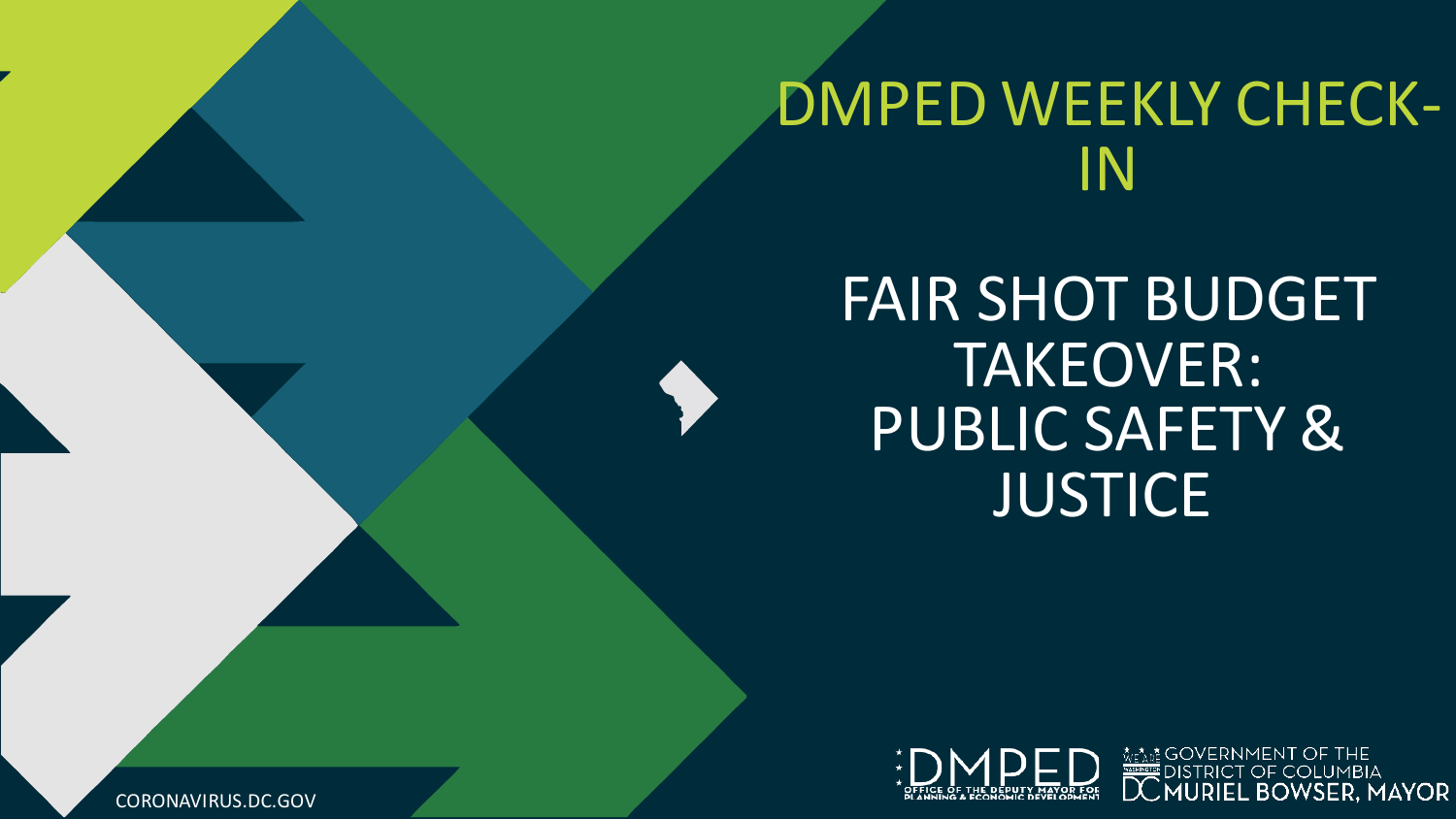# A Closer Look at Gun Violence

## **The Value of Prevention**

Each year since 2019, the District has faced an increase in gunshot incidents. However, with a focused approach involving the people and placed most frequently impacted by gun violence, we can change the trajectory of gun violence in the District.



### **Gunshot Incidents**

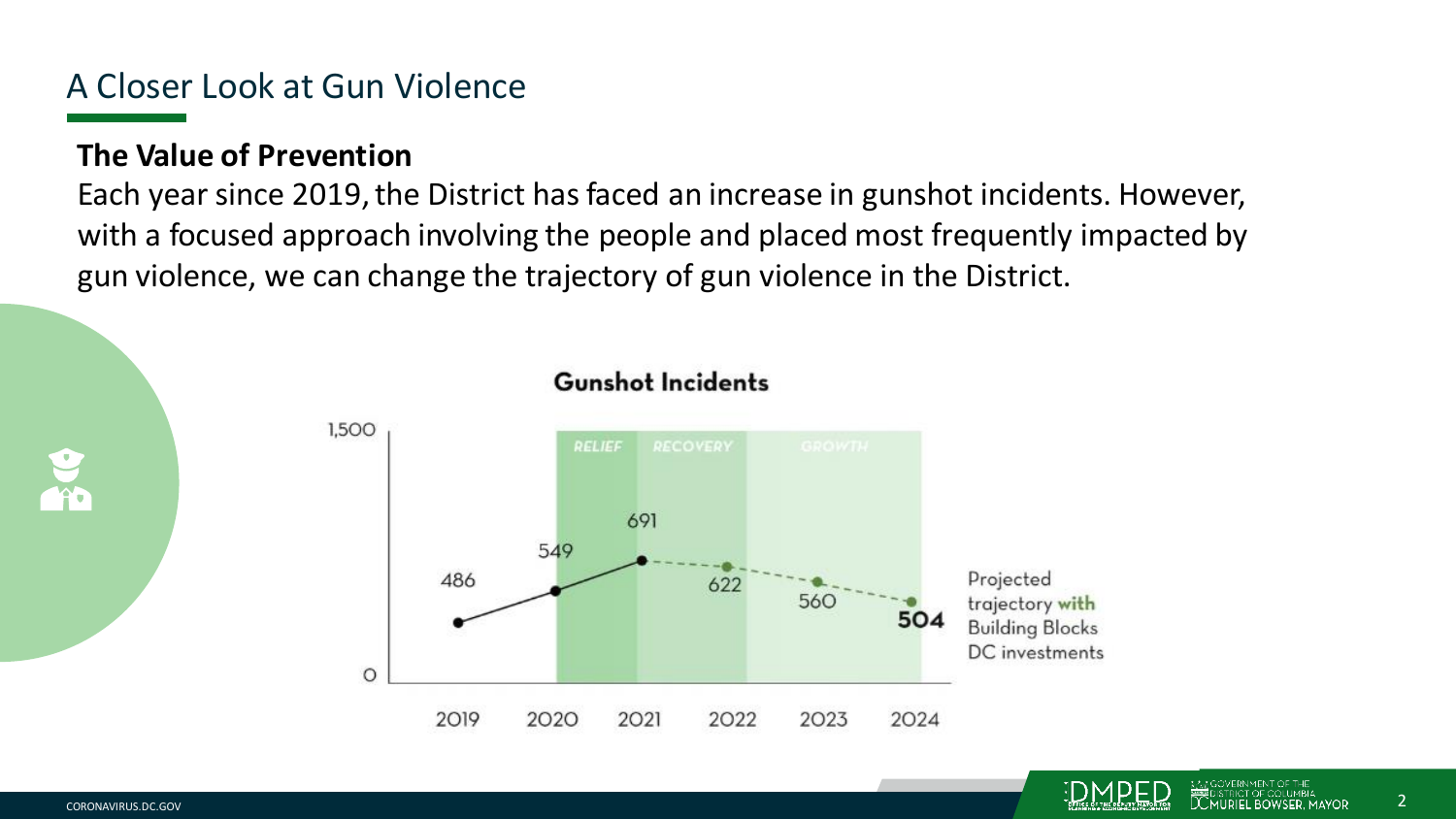# Building Blocks DC - \$59 Million

Building Blocks DC is a whole-of-government approach to addressing gun violence by focusing on the people and places most impacted by gun violence. This \$59 million investment includes a comprehensive partnership across government including:

### **Office of the City Administrator Office of the Deputy Mayor for Education**

- University of the District of Columbia
- Department of Parks and Recreation
- Department of Employment Services

### **Office of the Deputy Mayor for Operations and Infrastructure**

- Department of For-Hire Vehicles
- Department of Energy and the Environment
- Department of Public Works
- District Department of Transportation

### **Office of the Deputy Mayor for Public Safety and Justice**

- Department of Youth Rehabilitation Services
- Office of Neighborhood Safety and Engagement
- Department of Corrections
- Offices of Victim Services and Justice Grants
- Office of Returning Citizens Affairs
- Office of Unified Communications

### **Deputy Mayor for Health and Human Services**

• Department of Behavioral Health

### **Assistant City Administrator for Internal Services**

• Office of the Chief Technology Officer

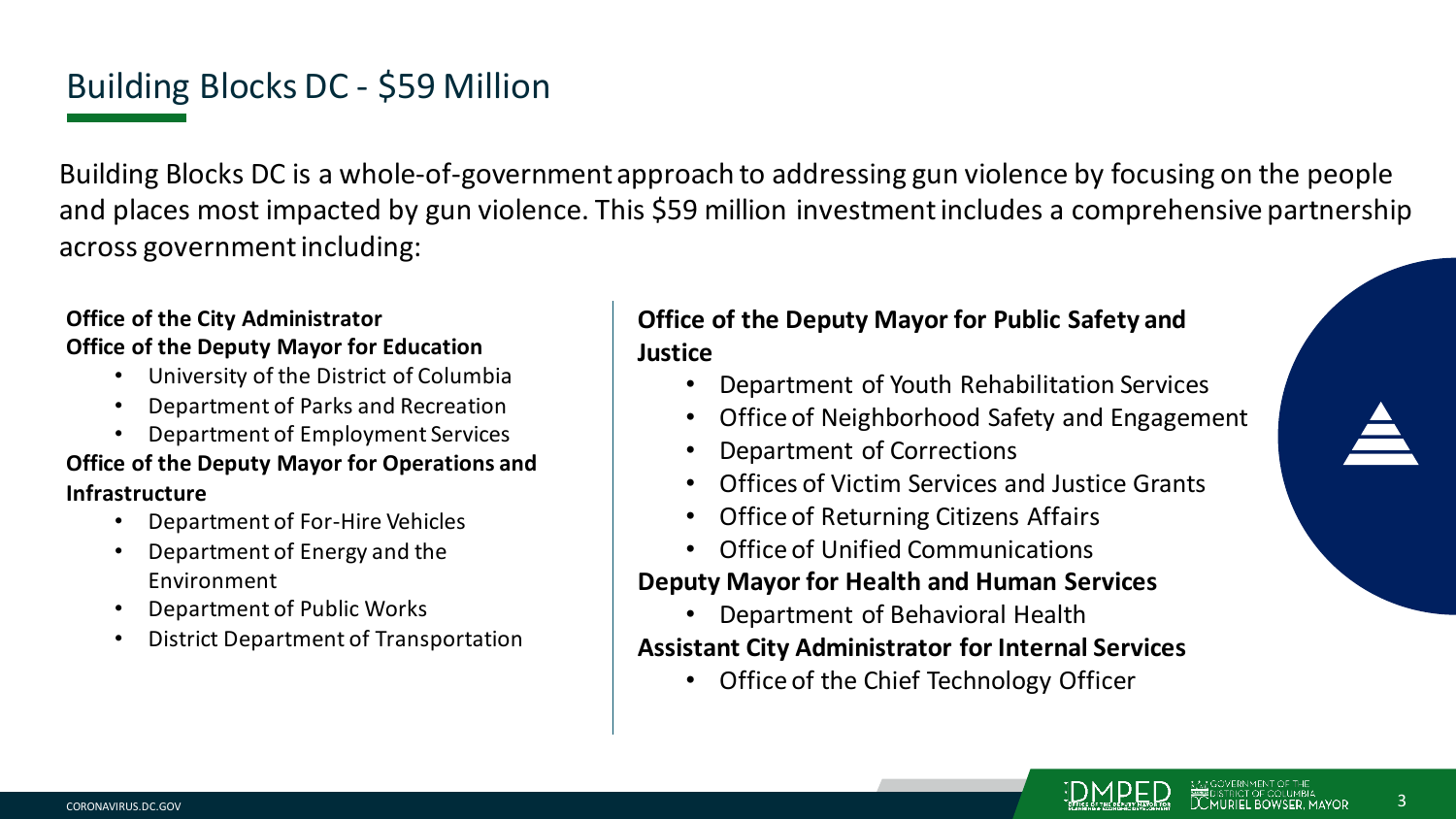## Mayor Bowser's Proposed Budget Highlights on Reducing Gun Violence

### **MAYOR MURIEL BOWSER'S FY 2022 PROPOSED BUDGET HIGHLIGHTS BUILDING BLOCKS DC: REDUCING GUN VIOLENCE**



Our community recognizes the scourge of gun violence for what it is: a public health crisis that requires a whole-government approach focused on people and places in our community. In partnership with our most impacted communities, we must build safer neighborhoods by addressing the urgent needs of our residents and coordinating collective action.

By addressing the underlying causes of gun violence and relying on a wide spectrum of police and non-law enforcement strategies and solutions, we can reverse troubling trends, save lives, and better support our residents and communities most impacted by gun violence.



### **INVESTMENTS**

- . \$11M to support returning citizens with cash assistance, financial coaching, and peer navigators as they transition back into the community
- · \$7.8M for additional violence interrupters and \$400K for additional credible messengers
- . \$5.6M to create 110 dedicated employment opportunities through Operations and Infrastructure agencies for individuals at risk of gun violence
- $\cdot$  \$2.3M to expand trauma-informed mental health services
- . \$1.5M for community investment grants to carry out neighborhood action plans in focus neighborhoods
- . \$3.4M to add 100 new slots for MPD's cadet program
- #FairShot
- . \$6.8M for DBH, DDOT, and DPW to respond to non-emergency 911 calls for mental health distress, minor traffic crashes, and parking complaints
- $\cdot$  \$7.2M for youth safety initiatives, including an expansion of Safe Passage, out-of-school activities for youth, and enhanced training for school resource officers
- . \$4.5M for DC Pathways to serve an additional 100 individuals at risk of gun violence and \$4.1M to provide more wrap-around support services and new Pathways Champions positions for at-riskindividuals
- . \$2.2M for temporary safe housing for residents involved in gun violence

A MOVERNMENT OF THE STATISTICS OF COLUMBIA<br>DIGITRICT OF COLUMBIA<br>DO MURIEL BOWSER, MAYOR



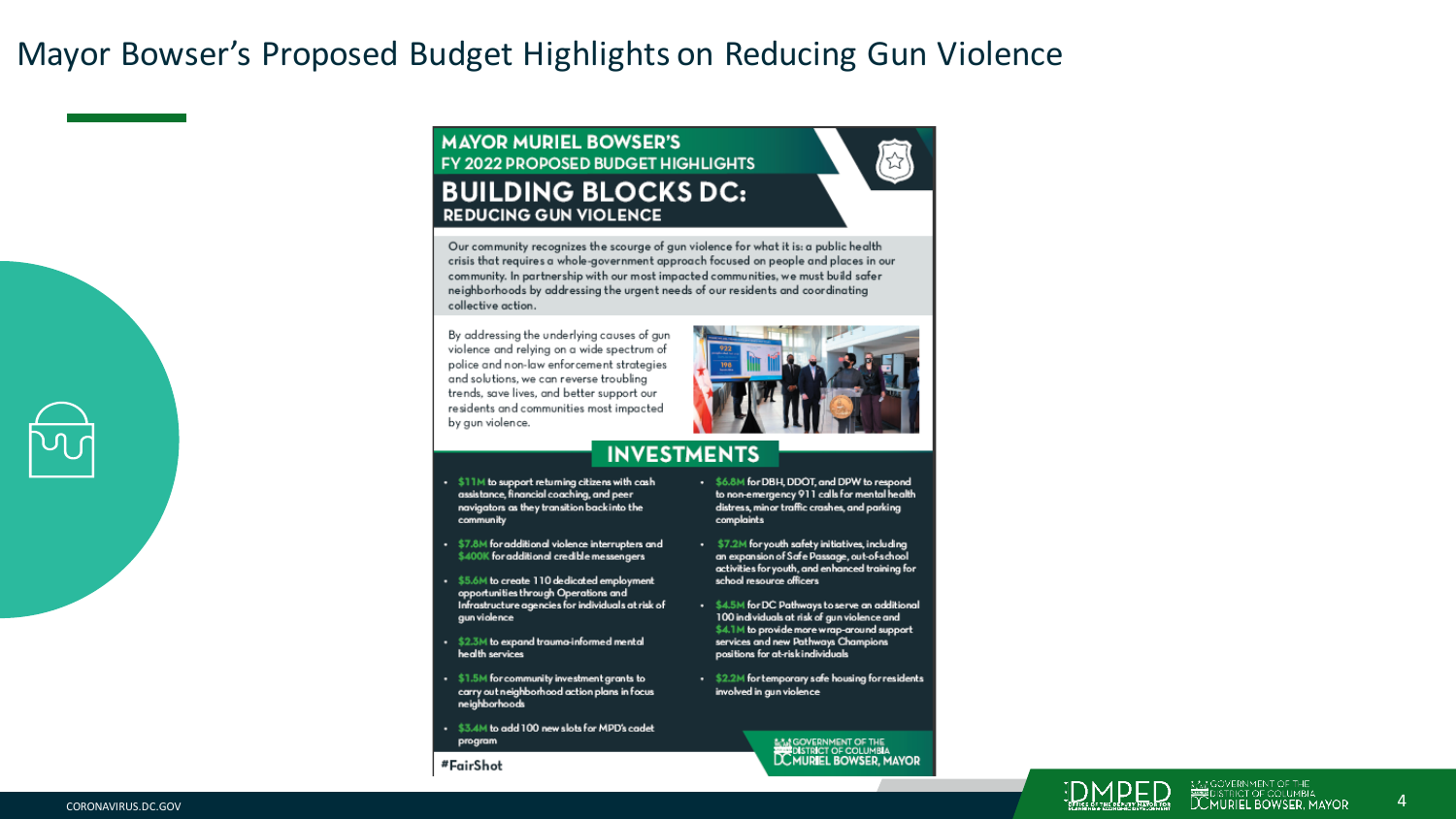# Office of Neighborhood Safety and Engagement - \$906,000

#### **Expand Credible Contacts – Violence Interruption**

Add 52 Violence Interrupters and 11 Case Managers to expand the scope of violence intervention services in Building Blocks DC neighborhoods.

### **Pathways Program/Pre-Pathways Participation Incentives**

Provide modest incentives to Pathways Program participants and Program candidates to participate in services and achieve self-identified milestones such as obtaining legal identification, pursuing education or employment, or maintaining safe and healthy behaviors.

#### **Doubling the Pathways Program**

Double the size of the Pathways Program by expanding to a second location to serve four cohorts of 25 participants, each of whom is at risk of being involved in gun violence.

#### **Restorative Justice Training**

Training for community leaders in Restorative Justice principles and stipends for carrying out Restorative Justice practices

#### **Pathways Champions Teams**

Add four outreach positions for Pathways Program graduates to engage residents in Building Blocks DC neighborhoods, connect them with services, and activities and assist in developing and achieving neighborhood goals.

#### **Project Empowerment Expansion – Wraparound Services**

Provide wraparound services for Building Blocks DC, Project Empowerment participants (mental health, program coordination, job placement services.

#### **Expand Access to Trauma-Informed Mental Health Services**

Create new capacity among community partners to provide trauma-informed mental health services in a coordination with violence intervention programs and activities.

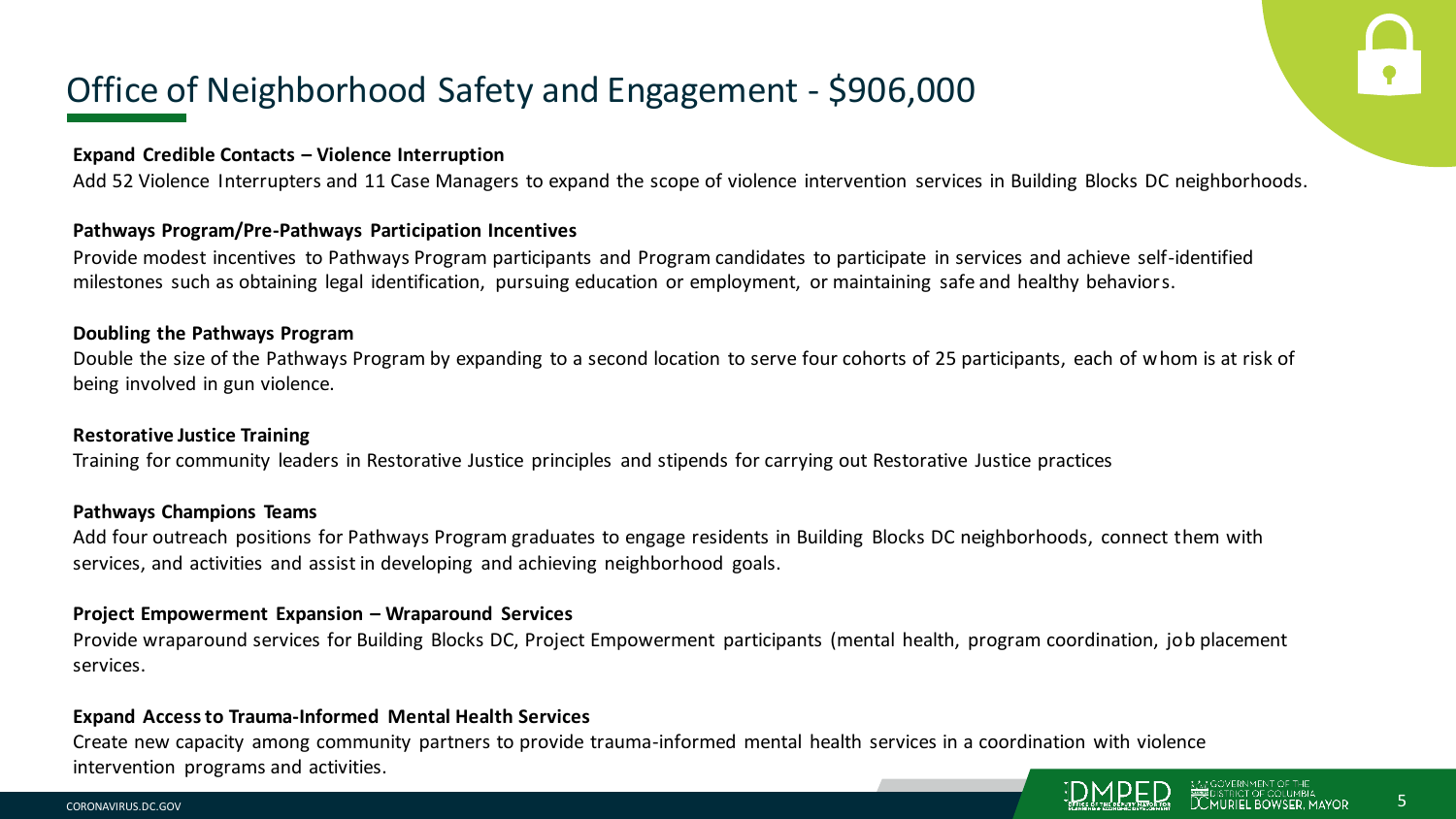Department of Youth Rehabilitation Services - \$700,000

# **Community Grants**

Neighborhood grants to community-based organizations to support neighborhood action plans and other communitybased efforts in Building Blocks DC neighborhoods.

# **Community Mini Grants**

Neighborhood micro grants to community members to support neighborhood action plans and other communitybased efforts in Building Blocks DC neighborhoods.